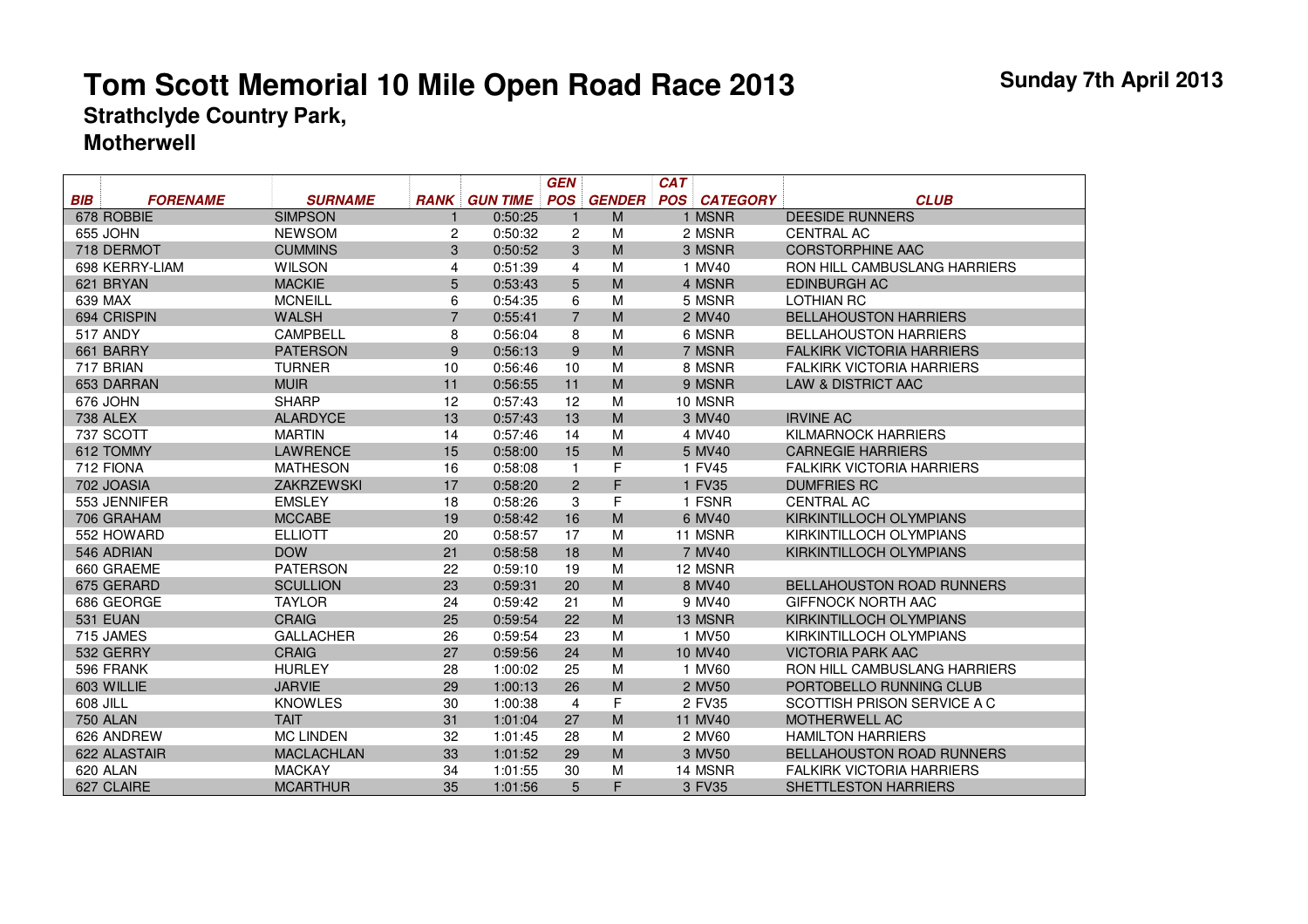|                |                   |                    |             |                 | GEN            |               | <b>CAT</b>          |                                     |
|----------------|-------------------|--------------------|-------------|-----------------|----------------|---------------|---------------------|-------------------------------------|
| BIB            | <b>FORENAME</b>   | <b>SURNAME</b>     | <b>RANK</b> | <b>GUN TIME</b> | <b>POS</b>     | <b>GENDER</b> | <b>POS CATEGORY</b> | <b>CLUB</b>                         |
|                | 716 ALICK         | <b>WALKINSHAW</b>  | 36          | 1:01:59         | 31             | M             | 4 MV50              | RON HILL CAMBUSLANG HARRIERS        |
|                | <b>740 MARK</b>   | <b>LIVINGSTONE</b> | 37          | 1:02:03         | 32             | ${\sf M}$     | 12 MV40             | <b>IRVINE AC</b>                    |
|                | 623 WILLIAM       | <b>MACRURY</b>     | 38          | 1:02:14         | 33             | м             | 15 MSNR             | STORNOWAY RUNNING & ATHLETICS       |
|                | 610 CRAIG         | <b>LAMONT</b>      | 39          | 1:02:35         | 34             | M             | 16 MSNR             | <b>BELLAHOUSTON HARRIERS</b>        |
|                | 644 GARY          | <b>MITCHELL</b>    | 40          | 1:02:38         | 35             | М             | 13 MV40             | KIRKINTILLOCH OLYMPIANS             |
|                | 519 PAUL          | <b>CARROLL</b>     | 41          | 1:02:43         | 36             | M             | 14 MV40             | <b>CLYDESDALE HARRIERS</b>          |
|                | 595 MARLENE       | <b>HUNTER</b>      | 42          | 1:02:50         | 6              | F             | 4 FV35              | <b>SPRINGBURN HARRIERS</b>          |
|                | <b>568 JOHN</b>   | <b>GILHOOLY</b>    | 43          | 1:02:57         | 37             | M             | 5 MV50              | <b>BELLAHOUSTON ROAD RUNNERS</b>    |
|                | <b>726 PHIL</b>   | <b>TIPPING</b>     | 44          | 1:03:02         | 38             | м             | 15 MV40             | STRATHEARN HARRIERS                 |
|                | 571 JILLIAN       | <b>GORDON</b>      | 45          | 1:03:04         | $\overline{7}$ | F             | 5 FV35              | <b>KINROSS ROAD RUNNERS</b>         |
|                | <b>753 ANDY</b>   | LAW                | 46          | 1:03:06         | 39             | M             | 6 MV50              | <b>GLASGOW VICTORIA PARK</b>        |
| <b>720 LES</b> |                   | <b>CAIRNEY</b>     | 47          | 1:03:08         | 40             | M             | 16 MV40             |                                     |
|                | 563 JOHN          | <b>FULHAM</b>      | 48          | 1:03:14         | 41             | M             | 17 MV40             | <b>CARNEGIE HARRIERS</b>            |
|                | 688 JENNIFER      | <b>TELFORD</b>     | 49          | 1:03:22         | 8              | F             | 6 FV35              | SCOTTISH PRISON SERVICE A C         |
|                | 719 ROBERT        | <b>RODGERSON</b>   | 50          | 1:03:31         | 42             | M             | 7 MV50              | KIRKINTILLOCH OLYMPIANS             |
|                | 630 CLAIRE        | <b>MCCRACKEN</b>   | 51          | 1:03:50         | 9              | F             | 7 FV35              | <b>BELLAHOUSTON HARRIERS</b>        |
| 515 JIM        |                   | <b>BUICK</b>       | 52          | 1:04:20         | 43             | M             | 18 MV40             | EDINBURGH AC                        |
|                | <b>723 GAIL</b>   | <b>BEATON</b>      | 53          | 1:04:36         | 10             | F.            | 8 FV35              | <b>GARSCUBE HARRIERS</b>            |
|                | 725 LOUISE        | <b>BEVERIDGE</b>   | 54          | 1:05:16         | 11             | F             | 2 FSNR              | DUNDEE HAWKHILL HARRIERS            |
|                | 512 CHRIS         | <b>BOYCE</b>       | 55          | 1:05:22         | 44             | M             | 17 MSNR             | <b>TROON TORTOISES</b>              |
|                | 561 CHARLOTTE     | <b>FORTUNE</b>     | 56          | 1:05:24         | 12             | F             | 3 FSNR              | LINLITHGOW AC                       |
|                | 707 MATHEW        | <b>PURSER</b>      | 57          | 1:05:38         | 45             | M             | 18 MSNR             | MOTHERWELL AC                       |
|                | 705 TOMMY         | <b>ORD</b>         | 58          | 1:05:48         | 46             | м             | 8 MV50              | VICTORIA PARK CITY OF GLASGOW       |
|                | 641 TONY          | <b>MEEHAN</b>      | 59          | 1:06:22         | 47             | M             | 19 MV40             |                                     |
|                | 580 BENJAMIN      | <b>HANDS</b>       | 60          | 1:06:44         | 48             | м             | 9 MV50              | <b>MOTHERWELL AC</b>                |
|                | 597 VICKI         | <b>HUSBAND</b>     | 61          | 1:06:45         | 13             | F             | 9 FV35              |                                     |
|                | 602 ANTHONY LUCIO | <b>JANNETTA</b>    | 62          | 1:06:46         | 49             | м             | 19 MSNR             |                                     |
|                | 665 STEPHEN       | <b>REILLY</b>      | 63          | 1:07:07         | 50             | M             | 20 MSNR             | <b>CALDERGLEN HARRIERS</b>          |
|                | 504 KELLY         | <b>BAILLIE</b>     | 64          | 1:07:14         | 14             | F             | 4 FSNR              | <b>EAST KILBRIDE AC</b>             |
|                | 680 FIONA         | <b>SIMPSON</b>     | 65          | 1:07:15         | 51             | M             | 10 MV50             | <b>UNATTACHED</b>                   |
|                | 743 EDDIE         | <b>REID</b>        | 66          | 1:07:25         | 52             | M             | 11 MV50             | <b>CALDERGLEN HARRIERS</b>          |
|                | 537 BARRY         | <b>DAVIE</b>       | 67          | 1:07:34         | 53             | M             | 21 MSNR             | <b>CARNEGIE HARRIERS</b>            |
|                | 550 SANDY         | <b>EAGLESHAM</b>   | 68          | 1:07:39         | 54             | M             | 12 MV50             | <b>RON HILL CAMBUSLANG HARRIERS</b> |
|                | <b>721 ANN</b>    | <b>HOOD</b>        | 69          | 1:07:42         | 15             | F             | 5 FSNR              | <b>UKNETRUNNER</b>                  |
|                | 551 BARRY         | <b>EDWARDS</b>     | 70          | 1:07:44         | 55             | м             | 22 MSNR             | BELLAHOUSTON ROAD RUNNERS           |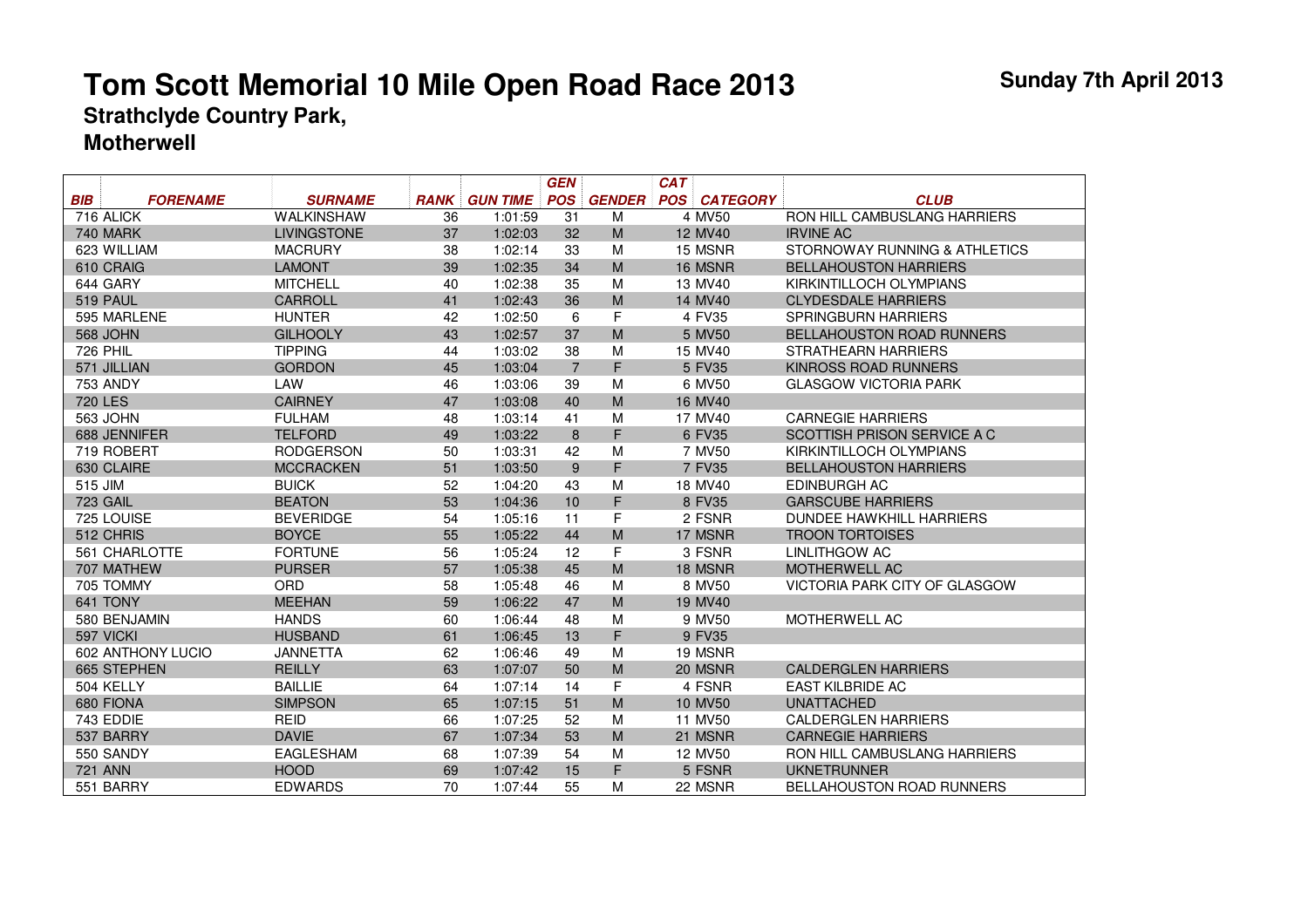|            |                 |                    |             |                 | <b>GEN</b> |               | <b>CAT</b> |                     |                                  |
|------------|-----------------|--------------------|-------------|-----------------|------------|---------------|------------|---------------------|----------------------------------|
| <b>BIB</b> | <b>FORENAME</b> | <b>SURNAME</b>     | <b>RANK</b> | <b>GUN TIME</b> | <b>POS</b> | <b>GENDER</b> |            | <b>POS CATEGORY</b> | <b>CLUB</b>                      |
|            | 754 BILLY       | <b>CLARK</b>       | 71          | 1:07:46         | 56         | M             |            | 13 MV50             | G.N.A.A.C                        |
|            | 528 ALAN        | <b>COCKBURN</b>    | 72          | 1:07:47         | 57         | M             |            | 20 MV40             | <b>CARNEGIE HARRIERS</b>         |
|            | 749 ANDREW      | <b>CRAIGIE</b>     | 73          | 1:07:47         | 58         | M             |            | 21 MV40             | ROYAL NAVY ATHLETICS ASSOCIATI   |
|            | 557 MALCOLM     | <b>FINLAYSON</b>   | 74          | 1:07:52         | 59         | M             |            | 22 MV40             |                                  |
|            | 656 CARLES      | <b>OBIOL</b>       | 75          | 1:08:01         | 60         | M             |            | 23 MSNR             | C.A. LA VALL DE SEG?             |
|            | 599 JOHN        | <b>HYND</b>        | 76          | 1:08:04         | 61         | M             |            | 14 MV50             | <b>CARNEGIE HARRIERS</b>         |
|            | 664 EMILY       | <b>RAMSAY</b>      | 77          | 1:08:10         | 16         | F             |            | 10 FV35             | PORTOBELLO RUNNING CLUB          |
|            | <b>509 ROSS</b> | <b>BICKERSTAFF</b> | 78          | 1:08:10         | 62         | M             |            | 15 MV50             | <b>HAMILTON HARRIERS</b>         |
|            | 730 THOMAS      | <b>HENDERSON</b>   | 79          | 1:08:20         | 63         | M             |            | 23 MV40             | <b>LARKHALL YMCA</b>             |
|            | <b>704 HUGH</b> | <b>LAVERTY</b>     | 80          | 1:08:34         | 64         | M             |            | 16 MV50             | <b>CLYDESDALE HARRIERS</b>       |
|            | <b>728 MARY</b> | <b>MCCUTCHEON</b>  | 81          | 1:08:39         | 17         | F             |            | 2 FV45              | <b>GIFFNOCK NORTH AAC</b>        |
|            | 677 GARY        | <b>SHAW</b>        | 82          | 1:08:50         | 65         | M             |            | 24 MSNR             | KIRKINTILLOCH OLYMPIANS          |
|            | 673 ROBIN       | <b>SCOTT</b>       | 83          | 1:09:01         | 66         | M             |            | 3 MV60              | <b>KILBARCHAN AAC</b>            |
|            | 752 HANNAH      | <b>WAUGH</b>       | 84          | 1:09:09         | 18         | F             |            | 6 FSNR              | KILBARCHAN ATHLETIC CLUB         |
|            | <b>652 SEAN</b> | <b>MOSSMAN</b>     | 85          | 1:09:11         | 67         | M             |            | 25 MSNR             |                                  |
|            | 713 GRANT       | <b>MATHESON</b>    | 86          | 1:09:12         | 68         | M             |            | 17 MV50             | <b>FALKIRK VICTORIA HARRIERS</b> |
|            | 611 ANDREW      | <b>LATHAM</b>      | 87          | 1:09:16         | 69         | M             |            | 24 MV40             | <b>EDINBURGH AC</b>              |
|            | 668 TONY        | <b>RODDEN</b>      | 88          | 1:09:28         | 70         | M             |            | 26 MSNR             | KILMARNOCK HARRIERS              |
| 724 JILL   |                 | <b>O'NEIL</b>      | 89          | 1:09:31         | 19         | F             |            | 11 FV35             | <b>GARSCUBE HARRIERS</b>         |
|            | 670 LOUISE      | <b>ROSS</b>        | 90          | 1:09:59         | 20         | F             |            | 12 FV35             | <b>BELLAHOUSTON ROAD RUNNERS</b> |
|            | <b>520 PETE</b> | <b>CARTWRIGHT</b>  | 91          | 1:10:00         | 71         | M             |            | 1 MV70              | <b>CLYDESDALE HARRIERS</b>       |
|            | 564 DOLEEN      | <b>GALBRAITH</b>   | 92          | 1:10:10         | 21         | F             |            | 3 FV45              | <b>GIFFNOCK NORTH AAC</b>        |
|            | 690 JOHN        | <b>THOMSON</b>     | 93          | 1:10:10         | 72         | M             |            | 25 MV40             |                                  |
|            | 638 DAVID       | <b>MCNAB</b>       | 94          | 1:10:32         | 73         | M             |            | 27 MSNR             | <b>GIFFNOCK NORTH AAC</b>        |
|            | 619 JACQUELINE  | <b>MACINTYRE</b>   | 95          | 1:10:34         | 22         | F             |            | 7 FSNR              | <b>CARNEGIE HARRIERS</b>         |
|            | 727 DAVID       | <b>HERBERTSON</b>  | 96          | 1:10:57         | 74         | M             |            | 26 MV40             | <b>CALDERGLEN HARRIERS</b>       |
|            | 711 ROB         | <b>REID</b>        | 97          | 1:11:07         | 75         | M             |            | 27 MV40             |                                  |
|            | 729 KENNY       | <b>LEINSTER</b>    | 98          | 1:11:10         | 76         | M             |            | 18 MV50             | <b>CALDERGLEN HARRIERS</b>       |
|            | 591 STEVEN      | <b>HILL</b>        | 99          | 1:11:13         | 77         | M             |            | 28 MSNR             | KILBARCHAN AAC                   |
| 744 JIM    |                 | <b>HOLMES</b>      | 100         | 1:11:19         | 78         | M             |            | 28 MV40             | <b>CALDERGLEN HARRIERS</b>       |
|            | 732 EDDIE       | <b>CARR</b>        | 101         | 1:11:22         | 79         | M             |            | 19 MV50             | RON HILL CAMBUSLANG HARRIERS     |
|            | 689 GRAHAM      | <b>THOM</b>        | 102         | 1:11:23         | 80         | M             |            | 29 MV40             | <b>KELVIN RUNNERS</b>            |
| 565 JIM    |                 | <b>GALBRAITH</b>   | 103         | 1:11:26         | 81         | M             |            | 20 MV50             | <b>GIFFNOCK NORTH AAC</b>        |
|            | 513 CRAIG       | <b>BROWN</b>       | 104         | 1:11:27         | 82         | M             |            | 30 MV40             | <b>GARSCUBE HARRIERS</b>         |
| 637 JIM    |                 | <b>MCLAREN</b>     | 105         | 1:11:37         | 83         | M             |            | 21 MV50             | <b>FALKIRK VICTORIA HARRIERS</b> |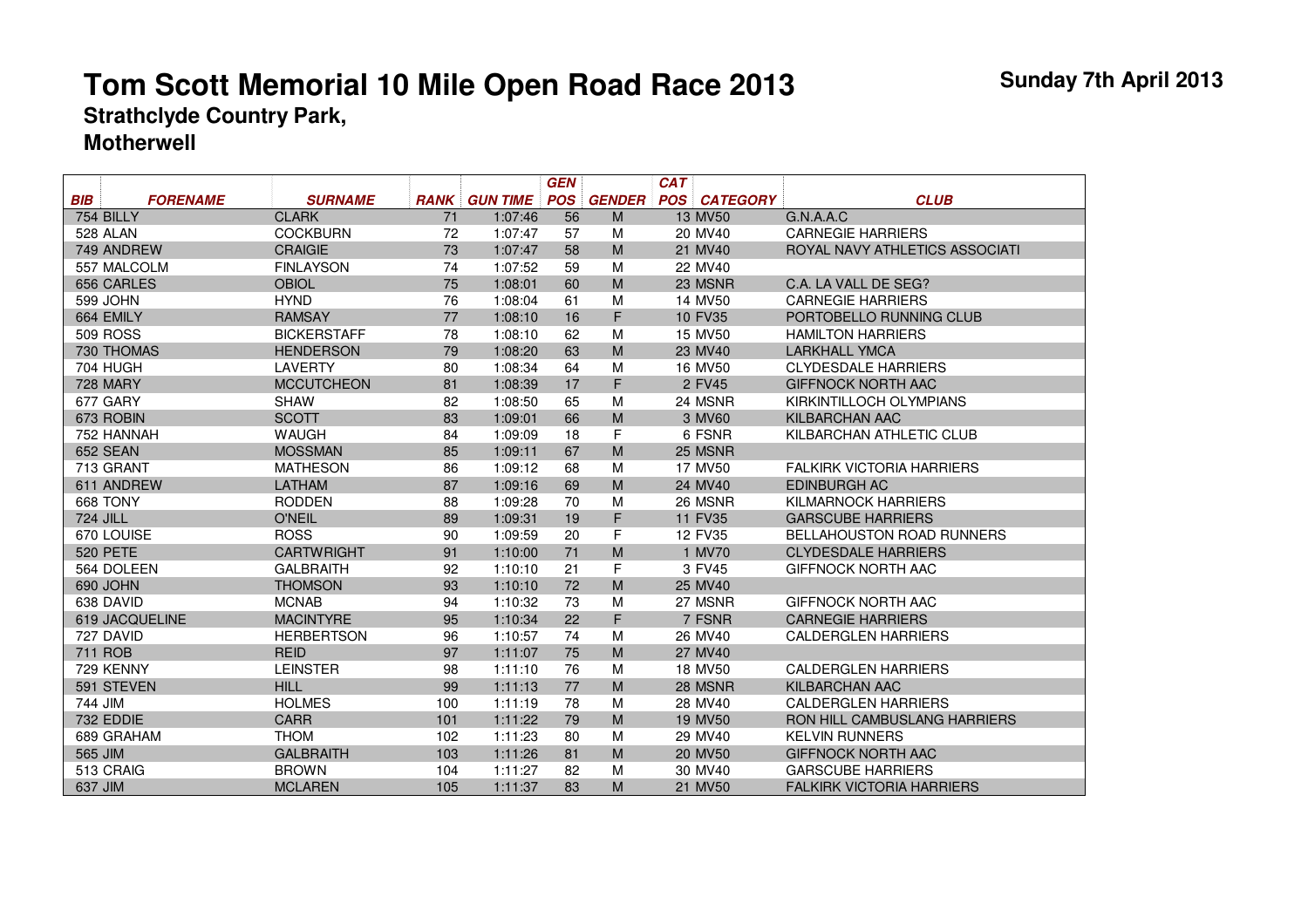|            |                       |                        |             |                 | <b>GEN</b> |               | <b>CAT</b> |                 |                                     |
|------------|-----------------------|------------------------|-------------|-----------------|------------|---------------|------------|-----------------|-------------------------------------|
| <b>BIB</b> | <b>FORENAME</b>       | <b>SURNAME</b>         | <b>RANK</b> | <b>GUN TIME</b> | <b>POS</b> | <b>GENDER</b> | <b>POS</b> | <b>CATEGORY</b> | <b>CLUB</b>                         |
|            | 609 DONNA             | <b>KOSTLIN</b>         | 106         | 1:11:40         | 23         | F             |            | 13 FV35         |                                     |
|            | 567 ALAN              | <b>GIBSON</b>          | 107         | 1:11:58         | 84         | M             |            | 29 MSNR         |                                     |
|            | 600 SCOTT             | <b>JACKSON</b>         | 108         | 1:12:12         | 85         | M             |            | 31 MV40         | LAW & DISTRICT AAC                  |
| 544 IAN    |                       | <b>DONNELLY</b>        | 109         | 1:12:18         | 86         | M             |            | 4 MV60          | <b>SVHC</b>                         |
|            | 508 JULIE             | <b>BEVERIDGE</b>       | 110         | 1:12:23         | 24         | F             |            | 8 FSNR          | <b>CALDERGLEN HARRIERS</b>          |
|            | <b>521 SEAN</b>       | <b>CASEY</b>           | 111         | 1:12:27         | 87         | M             |            | 32 MV40         | KIRKINTILLOCH OLYMPIANS             |
| 525 LEE    |                       | <b>CHARNLEY</b>        | 112         | 1:12:28         | 88         | M             |            | 22 MV50         |                                     |
|            | 722 MARIAN            | <b>KELLY</b>           | 113         | 1:12:34         | 25         | F             |            | 9 FSNR          | <b>GARSCUBE HARRIERS</b>            |
|            | 533 JOHN              | <b>CROOKSTON</b>       | 114         | 1:12:39         | 89         | М             |            | 23 MV50         | <b>CARNEGIE HARRIERS</b>            |
|            | 697 RICHARD           | <b>WILLIAMS</b>        | 115         | 1:13:04         | 90         | M             |            | 24 MV50         |                                     |
|            | 736 ERICA             | <b>CHRISTIE</b>        | 116         | 1:13:07         | 26         | F             |            | 1 FV55          | <b>BELLAHOUSTON HARRIERS</b>        |
|            | 646 TROY              | <b>MORGAN</b>          | 117         | 1:13:15         | 91         | M             |            | 33 MV40         | <b>MOTHERWELL AC</b>                |
|            | 745 SCOTT             | <b>JARVIE</b>          | 118         | 1:13:21         | 92         | Μ             |            | 25 MV50         | <b>PORTOBELLO</b>                   |
|            | 700 DAVID             | <b>WOODHOUSE</b>       | 119         | 1:13:41         | 93         | M             |            | 5 MV60          |                                     |
|            | 592 ALAN              | <b>HILL</b>            | 120         | 1:13:47         | 94         | М             |            | 6 MV60          | <b>SPRINGBURN HARRIERS</b>          |
|            | 516 JOHN              | <b>BURNS</b>           | 121         | 1:13:54         | 95         | M             |            | 26 MV50         | <b>MOTHERWELL AC</b>                |
|            | 648 KIERAN            | <b>MORGAN</b>          | 122         | 1:13:55         | 96         | М             |            | 27 MV50         | <b>CARNEGIE HARRIERS</b>            |
|            | 756 GRAHAM            | <b>ALDERIDGE</b>       | 123         | 1:14:04         | 97         | M             |            | 34 MV40         | <b>SPRINGBURN HARIERS</b>           |
|            | 733 DAVID             | <b>FAIRWEATHER</b>     | 124         | 1:14:33         | 98         | M             |            | 7 MV60          | <b>RON HILL CAMBUSLANG HARRIERS</b> |
|            | 578 PAUL              | <b>GUNN</b>            | 125         | 1:14:49         | 99         | M             |            | 35 MV40         |                                     |
|            | 607 ANDREW            | <b>KIRKHOPE</b>        | 126         | 1:14:57         | 100        | М             |            | 28 MV50         | SHETTLESTON HARRIERS                |
|            | 535 ALASTAIR          | <b>CUNNINGHAM</b>      | 127         | 1:15:00         | 101        | M             |            | 36 MV40         | <b>UNATTACHED</b>                   |
|            | 594 BRIAN             | <b>HUGHES</b>          | 128         | 1:15:01         | 102        | М             |            | 29 MV50         |                                     |
|            | 545 STUART            | <b>DOUGLAS</b>         | 129         | 1:15:07         | 103        | M             |            | 30 MSNR         | <b>BELLAHOUSTON ROAD RUNNERS</b>    |
|            | 570 CAMERON           | <b>GOODALL</b>         | 130         | 1:15:12         | 104        | М             |            | 31 MSNR         |                                     |
|            | 633 JAMIE             | <b>MCDONALD</b>        | 131         | 1:15:17         | 105        | M             |            | 32 MSNR         | <b>JOG STEWARTON</b>                |
|            | 746 ELAINE            | <b>JAMIESON</b>        | 132         | 1:15:21         | 27         | F             |            | 4 FV45          | <b>MOTHERWELL AC</b>                |
|            | 576 YVONNE            | <b>GREEN</b>           | 133         | 1:15:21         | 28         | F             |            | 5 FV45          | <b>CLYDESDALE HARRIERS</b>          |
|            | 681 MALCOLM           | <b>SMITH</b>           | 134         | 1:15:24         | 106        | M             |            | 37 MV40         | <b>CARNEGIE HARRIERS</b>            |
|            | 624 ALISON            | <b>MARVEN</b>          | 135         | 1:15:28         | 29         | F             |            | 14 FV35         |                                     |
|            | 628 JOHN              | <b>MCBRIDE</b>         | 136         | 1:15:32         | 107        | Μ             |            | 30 MV50         | <b>CALDERGLEN HARRIERS</b>          |
|            | 585 DAVID             | <b>HAY</b>             | 137         | 1:15:50         | 108        | M             |            | 38 MV40         | <b>HAMILTON HARRIERS</b>            |
|            | 505 LAKSHMI NARAYANAN | <b>BALASUBRAMANIAN</b> | 138         | 1:15:52         | 109        | Μ             |            | 33 MSNR         |                                     |
|            | 710 ROBERT            | <b>MCEWAN</b>          | 139         | 1:15:58         | 110        | M             |            | 31 MV50         | <b>BELLAHOUSTON ROAD RUNNERS</b>    |
|            | 709 TOMOYO            | <b>FUJIWARA</b>        | 140         | 1:15:58         | 111        | M             |            | 39 MV40         | <b>BELLAHOUSTON ROAD RUNNERS</b>    |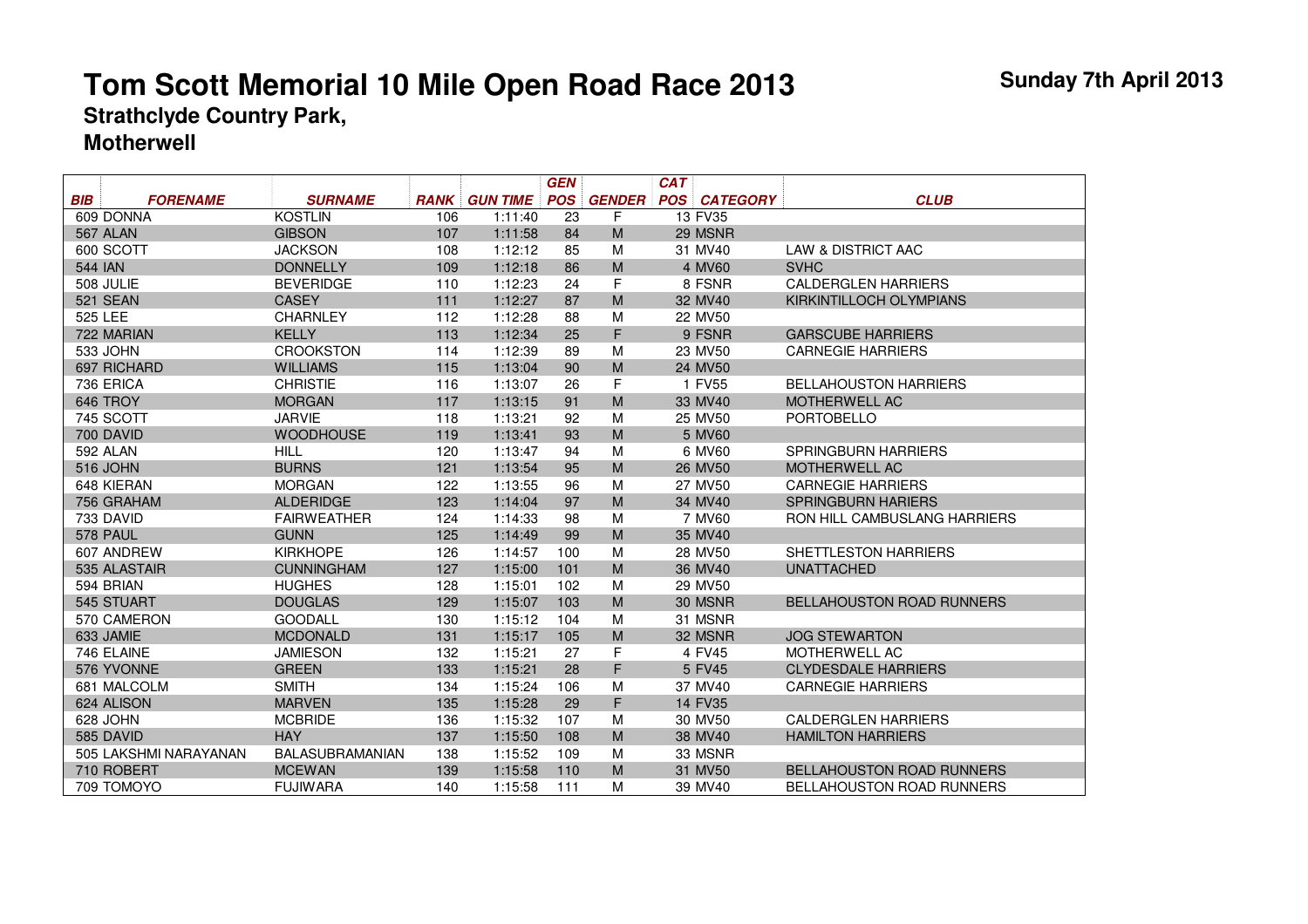|         |                 |                 |             |                 | <b>GEN</b> |               | <b>CAT</b> |                     |                                  |
|---------|-----------------|-----------------|-------------|-----------------|------------|---------------|------------|---------------------|----------------------------------|
| BIB     | <b>FORENAME</b> | <b>SURNAME</b>  | <b>RANK</b> | <b>GUN TIME</b> | <b>POS</b> | <b>GENDER</b> |            | <b>POS CATEGORY</b> | <b>CLUB</b>                      |
|         | 669 MURDOCH     | <b>RODGERS</b>  | 141         | 1:16:08         | 112        | M             |            | 8 MV60              | <b>BELLAHOUSTON ROAD RUNNERS</b> |
|         | 616 GARY        | <b>LOVE</b>     | 142         | 1:16:32         | 113        | M             |            | 34 MSNR             | <b>FALKIRK VICTORIA HARRIERS</b> |
|         | 658 JOHN        | <b>OWENS</b>    | 143         | 1:16:43         | 114        | M             |            | 32 MV50             | <b>SPRINGBURN HARRIERS</b>       |
| 748 IAN |                 | <b>DEVOY</b>    | 144         | 1:16:47         | 115        | M             |            | 40 MV40             | STRATHAVEN STRIDERS              |
| 699 JIM |                 | <b>WILSON</b>   | 145         | 1:16:58         | 116        | M             |            | 9 MV60              | <b>UNATTACHED</b>                |
|         | 524 SIMON       | <b>CASTLE</b>   | 146         | 1:16:58         | 117        | M             |            | 35 MSNR             |                                  |
|         | 559 NICOLA      | <b>FLYNN</b>    | 147         | 1:17:08         | 30         | F             |            | 15 FV35             | <b>FALKIRK VICTORIA HARRIERS</b> |
|         | 708 NORMAN      | <b>BOYLE</b>    | 148         | 1:17:16         | 118        | M             |            | 33 MV50             | <b>BELLAHOUSTON ROAD RUNNERS</b> |
|         | 514 ALLAN       | <b>BROWNIE</b>  | 149         | 1:17:18         | 119        | M             |            | 34 MV50             |                                  |
|         | 703 TOMMY       | <b>CURRIE</b>   | 150         | 1:17:20         | 120        | M             |            | 41 MV40             | <b>LAW &amp; DISTRICT AAC</b>    |
|         | 547 ANGELA      | <b>DOWNIE</b>   | 151         | 1:17:20         | 31         | F             |            | 6 FV45              | <b>MOTHERWELL AC</b>             |
|         | 662 ROBERT      | PRICE           | 152         | 1:17:21         | 121        | M             |            | 10 MV60             |                                  |
|         | 604 GERRY       | <b>KANE</b>     | 153         | 1:17:30         | 122        | M             |            | 35 MV50             | <b>CLYDESDALE HARRIERS</b>       |
| 685 ADA |                 | <b>STEWART</b>  | 154         | 1:17:43         | 32         | F             |            | 7 FV45              | KIRKINTILLOCH OLYMPIANS          |
|         | 632 BRIAN       | <b>MCDONALD</b> | 155         | 1:17:45         | 123        | M             |            | 36 MSNR             |                                  |
|         | 566 KEITH       | <b>GIBB</b>     | 156         | 1:17:54         | 124        | M             |            | 36 MV50             | <b>BELLAHOUSTON ROAD RUNNERS</b> |
|         | 579 MICHAEL     | <b>HAMPSON</b>  | 157         | 1:18:15         | 125        | M             |            | 42 MV40             | <b>GIFFNOCK NORTH AAC</b>        |
|         | <b>735 ANDY</b> | <b>TAYLOR</b>   | 158         | 1:18:26         | 126        | M             |            | 37 MV50             |                                  |
|         | 657 JOHN        | <b>OCONNOR</b>  | 159         | 1:18:33         | 127        | M             |            | 38 MV50             | <b>CARNEGIE HARRIERS</b>         |
|         | 693 DOUGIE      | WADDELL         | 160         | 1:18:40         | 128        | M             |            | 43 MV40             | <b>MOTHERWELL AC</b>             |
|         | 682 THOMAS      | <b>SNEDDON</b>  | 161         | 1:18:46         | 129        | M             |            | 37 MSNR             | <b>MOTHERWELL AC</b>             |
|         | 581 PHYLLIS     | <b>HANDS</b>    | 162         | 1:19:20         | 33         | F             |            | 2 FV55              | <b>MOTHERWELL AC</b>             |
|         | 739 PAMELA      | <b>PORTEOUS</b> | 163         | 1:20:23         | 34         | F             |            | 16 FV35             |                                  |
|         | 548 GREGORY     | <b>DUFFY</b>    | 164         | 1:21:08         | 130        | M             |            | 44 MV40             |                                  |
|         | 583 JOANNE      | <b>HARKINS</b>  | 165         | 1:21:40         | 35         | F             |            | 10 FSNR             | <b>SHETTLESTON HARRIERS</b>      |
|         | 714 DAVID       | <b>BUNYAN</b>   | 166         | 1:21:59         | 131        | M             |            | 11 MV60             | <b>FALKIRK VICTORIA HARRIERS</b> |
|         | 522 MORAG       | <b>CASEY</b>    | 167         | 1:21:59         | 36         | F             |            | 17 FV35             | <b>GARSCUBE HARRIERS</b>         |
|         | 549 STUART      | <b>DUNCAN</b>   | 168         | 1:22:23         | 132        | M             |            | 39 MV50             |                                  |
|         | 613 RICHARD     | <b>LAWTON</b>   | 169         | 1:22:31         | 133        | M             |            | 38 MSNR             | <b>CALDERGLEN HARRIERS</b>       |
|         | 518 JANET       | CAMPBELL        | 170         | 1:22:31         | 37         | F             |            | 3 FV55              |                                  |
| 674 JIM |                 | <b>SCOTT</b>    | 171         | 1:22:34         | 134        | M             |            | 40 MV50             | PORTOBELLO RUNNING CLUB          |
|         | <b>691 MIKE</b> | <b>TRANT</b>    | 172         | 1:23:09         | 135        | M             |            | 41 MV50             | <b>DUMFRIES RC</b>               |

CLAIRE MORGAN 173 1:23:22 38 F 18 FV35 KIRKINTILLOCH OLYMPIANS

IAN LEGGETT <sup>174</sup> 1:23:51 136 M <sup>2</sup> MV70 LOTHIAN RC

PETER FENNESSEY 175 1:23:52 137 M 45 MV40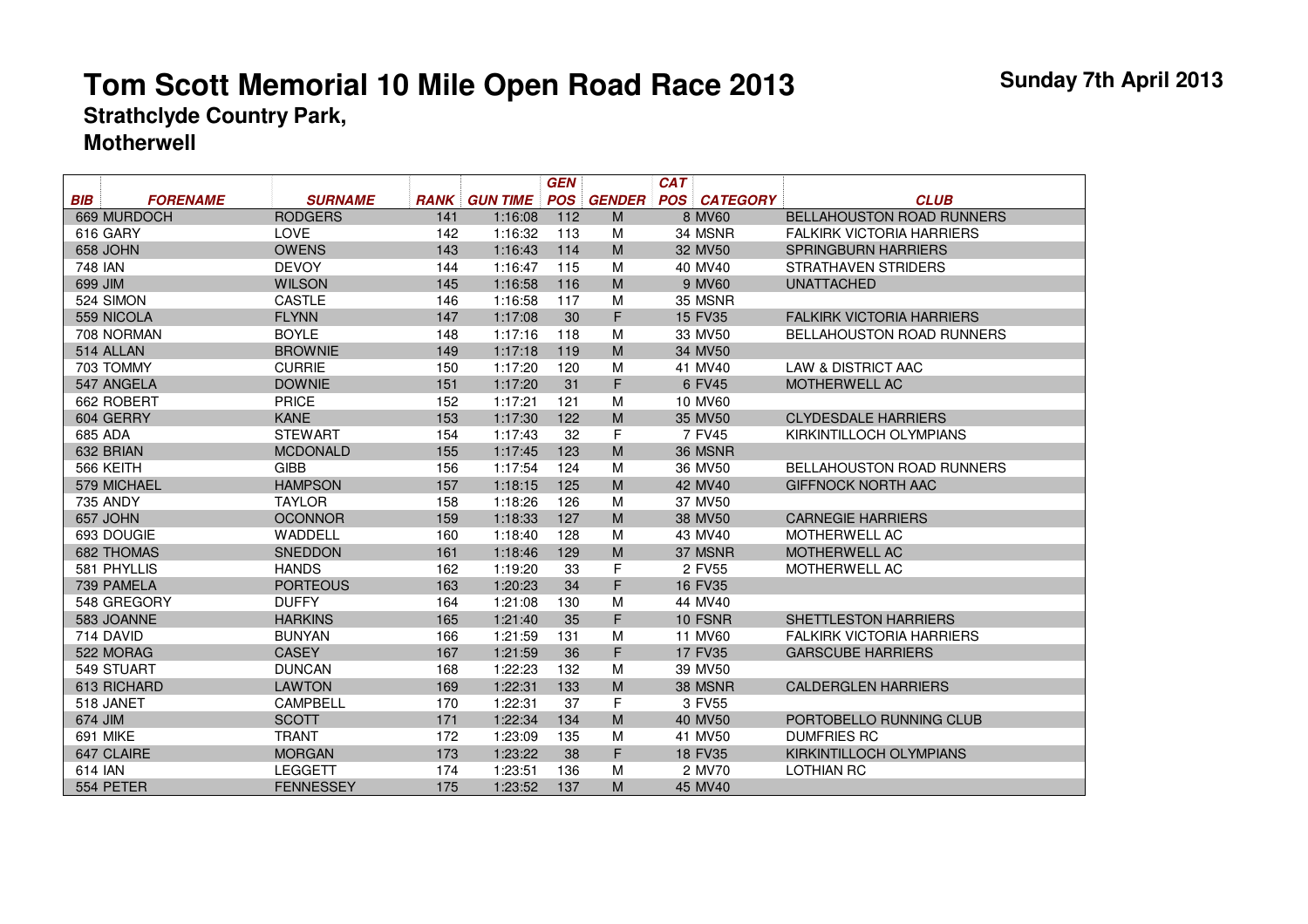|            |                 |                    |             |                 | <b>GEN</b> |               | <b>CAT</b> |                 |                               |
|------------|-----------------|--------------------|-------------|-----------------|------------|---------------|------------|-----------------|-------------------------------|
| <b>BIB</b> | <b>FORENAME</b> | <b>SURNAME</b>     | <b>RANK</b> | <b>GUN TIME</b> | <b>POS</b> | <b>GENDER</b> | <b>POS</b> | <b>CATEGORY</b> | <b>CLUB</b>                   |
|            | 625 NIKKI       | <b>MASTERTON</b>   | 176         | 1:24:02         | 39         | F             |            | 19 FV35         |                               |
|            | 534 LINDA       | <b>CUNNINGHAM</b>  | 177         | 1:24:08         | 40         | F             |            | 20 FV35         | <b>UNATTACHED</b>             |
|            | 510 MARY SHARON | <b>BIGGINS</b>     | 178         | 1:24:25         | 41         | F             |            | 21 FV35         | <b>LAW &amp; DISTRICT AAC</b> |
|            | 634 RICHARD     | <b>MCDOUGAL</b>    | 179         | 1:24:38         | 138        | M             |            | 42 MV50         | <b>DUMFRIES RC</b>            |
|            | 684 ALAN        | <b>STEWART</b>     | 180         | 1:24:43         | 139        | M             |            | 12 MV60         | <b>GIFFNOCK NORTH AAC</b>     |
|            | 575 STUART      | <b>GRAY</b>        | 181         | 1:24:43         | 140        | M             |            | 39 MSNR         |                               |
|            | 536 COLIN       | <b>DARROCH</b>     | 182         | 1:24:51         | 141        | M             |            | 46 MV40         |                               |
|            | 540 ROBERT      | <b>DOHERTY</b>     | 183         | 1:25:40         | 142        | M             |            | 43 MV50         | <b>UNATTACHED</b>             |
|            | 558 MORNA       | <b>FLEMING</b>     | 184         | 1:26:55         | 42         | F             |            | 4 FV55          | <b>CARNEGIE HARRIERS</b>      |
|            | 539 MARGARET    | <b>DEAS</b>        | 185         | 1:27:23         | 43         | F             |            | 5 FV55          | <b>SVHC</b>                   |
|            | 555 KELLY       | <b>FETTES</b>      | 186         | 1:27:28         | 44         | F             |            | 11 FSNR         |                               |
|            | 593 WILLIAM     | <b>HODGSON</b>     | 187         | 1:27:30         | 143        | M             |            | 44 MV50         |                               |
|            | <b>757 ALAN</b> | <b>SAVAGE</b>      | 188         | 1:27:43         | 144        | M             |            | 47 MV40         |                               |
|            | 755 DAVID       | <b>NEILL</b>       | 189         | 1:28:00         | 145        | M             |            | 48 MV40         |                               |
|            | 501 GEORGE      | <b>ABERCROMBIE</b> | 190         | 1:28:01         | 146        | M             |            | 49 MV40         |                               |
|            | 679 RONALD      | <b>SIMPSON</b>     | 191         | 1:28:23         | 147        | M             |            | 45 MV50         | <b>JOGSCOTLAND</b>            |
|            | 671 JAMES       | <b>ROWLEY</b>      | 192         | 1:28:37         | 148        | M             |            | 13 MV60         | <b>LAW &amp; DISTRICT AAC</b> |
|            | 683 EDWARD      | <b>STAUNTON</b>    | 193         | 1:28:37         | 149        | M             |            | 40 MSNR         |                               |
|            | 605 JACQUELINE  | <b>KEENAN</b>      | 194         | 1:28:54         | 45         | F             |            | 8 FV45          |                               |
|            | 503 MONICA      | <b>ANDERSON</b>    | 195         | 1:29:23         | 46         | F             |            | 9 FV45          |                               |
|            | 542 MARK        | <b>DONALDSON</b>   | 196         | 1:29:33         | 150        | M             |            | 50 MV40         |                               |
|            | 541 LAURA       | <b>DONALDSON</b>   | 197         | 1:29:49         | 47         | F.            |            | 12 FSNR         |                               |
|            | 666 EDWARD      | <b>ROBB</b>        | 198         | 1:30:09         | 151        | M             |            | 51 MV40         |                               |
|            | 523 KERRY       | <b>CASTLE</b>      | 199         | 1:30:40         | 48         | F             |            | 13 FSNR         |                               |
|            | 529 RUSSELL     | <b>COUPER</b>      | 200         | 1:33:06         | 152        | M             |            | 52 MV40         | <b>CALDERGLEN HARRIERS</b>    |
|            | 636 LESLEY      | <b>MCGUIRE</b>     | 201         | 1:33:12         | 49         | F             |            | 10 FV45         | <b>UNATTACHED</b>             |
|            | 560 KAREN       | <b>FORSYTH</b>     | 202         | 1:33:23         | 50         | F             |            | 14 FSNR         | <b>CARNEGIE HARRIERS</b>      |
|            | 617 DOROTHY     | <b>LUCAS</b>       | 203         | 1:34:24         | 51         | F             |            | 6 FV55          | <b>STRATHAVEN STRIDERS</b>    |
|            | 562 ANDREW      | <b>FRASER</b>      | 204         | 1:35:44         | 153        | M             |            | 53 MV40         | PORTOBELLO RUNNING CLUB       |
|            | 731 SARAH       | <b>CASTRO</b>      | 205         | 1:36:04         | 52         | F             |            | 15 FSNR         |                               |
|            | 742 JAMES       | <b>HILSTON</b>     | 206         | 1:36:30         | 154        | M             |            | 46 MV50         | <b>STRATHAVEN STRIDERS</b>    |
|            | <b>751 ALEX</b> | <b>DONALDSON</b>   | 207         | 1:36:31         | 155        | M             |            | 54 MV40         | <b>STRATHAVEN STRIDERS</b>    |
|            | 642 KIRSTY      | <b>MERCHANT</b>    | 208         | 1:39:57         | 53         | F             |            | 22 FV35         |                               |
|            | 573 JANINE      | <b>GRAHAM</b>      | 209         | 1:40:44         | 54         | F             |            | 23 FV35         | JOGSCOTLAND CUMBERNAULD       |
|            | 543 MARK        | <b>DONNELLY</b>    | 210         | 1:41:13         | 156        | М             |            | 41 MSNR         |                               |